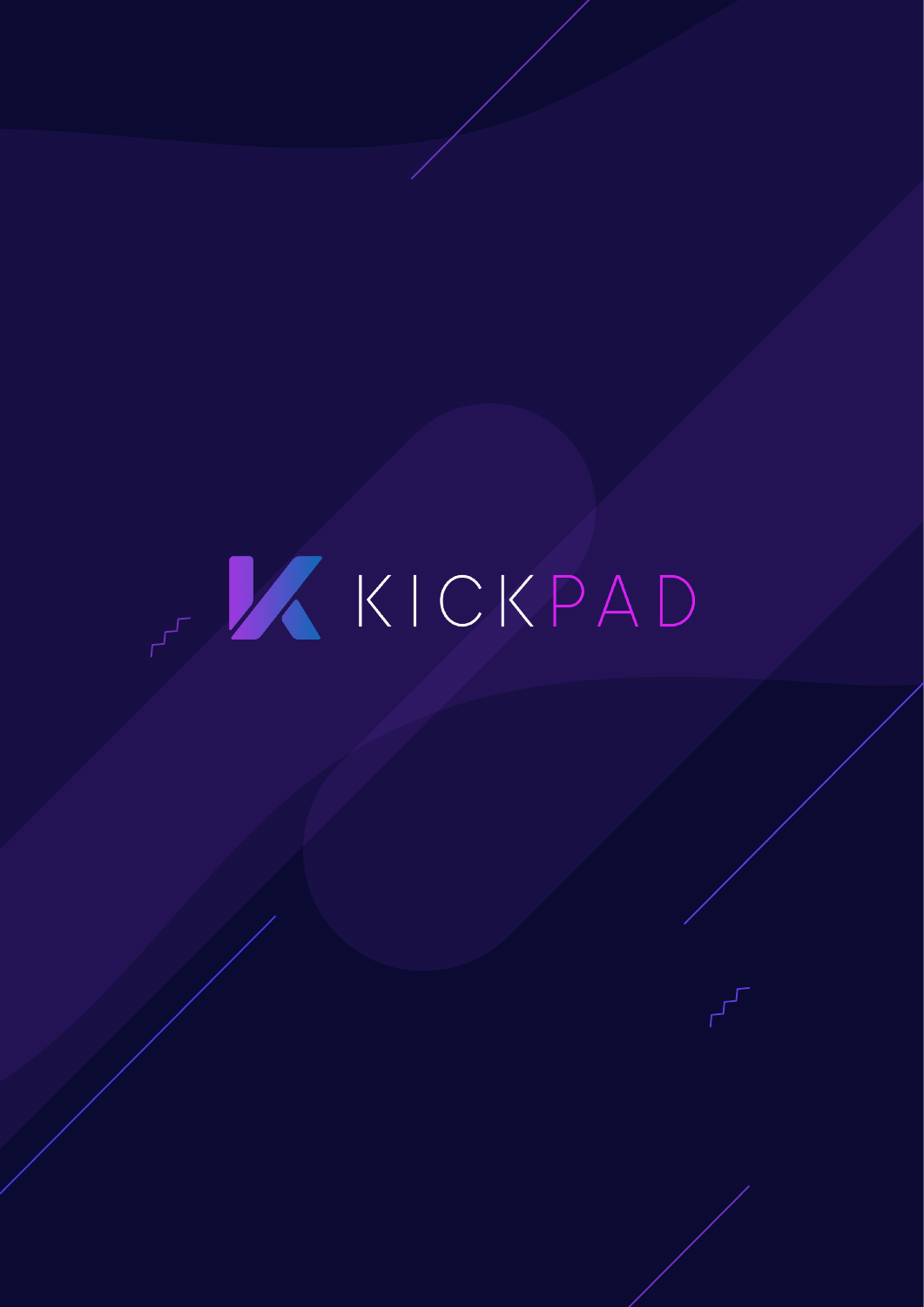# WKICKPAD

### ABSTRACT

This whitepaper aims to understand the current problems of DeFi while highlighting how KickPad solves some of them. This project's motivation is represented by the ongoing scams and rug pulls that are presently destroying the potential of decentralized finance. KickPad intends to bridge investors closer to a safer crypto experience. To do this, the team has mainly two goals. 1. Making Defi safer and more straightforward. 2. Democratizing and equalizing IDO launches for the casual crypto investor. These goals directly connect to two known problems.

The first problem is rug pulls, making Defi less secure, often done through removing liquidity, rendering the token worth useless. KickPad's presale platform will fix one of these problems - liquidity locking. These current manual measures are made automated and trustless via KickPad's smart contracts. They are rendering liquidity pulling useless for bad actors.

Additionally, a genuine problem with how presales work in crypto is that influencers, venture capitalists, and well-connected people receive allocations for private/presales. This often makes normal users miss out on early investments. KickPAD will give holders and stakers of the token priority by using "Pool Weight Score," allowing retail investors to partake.

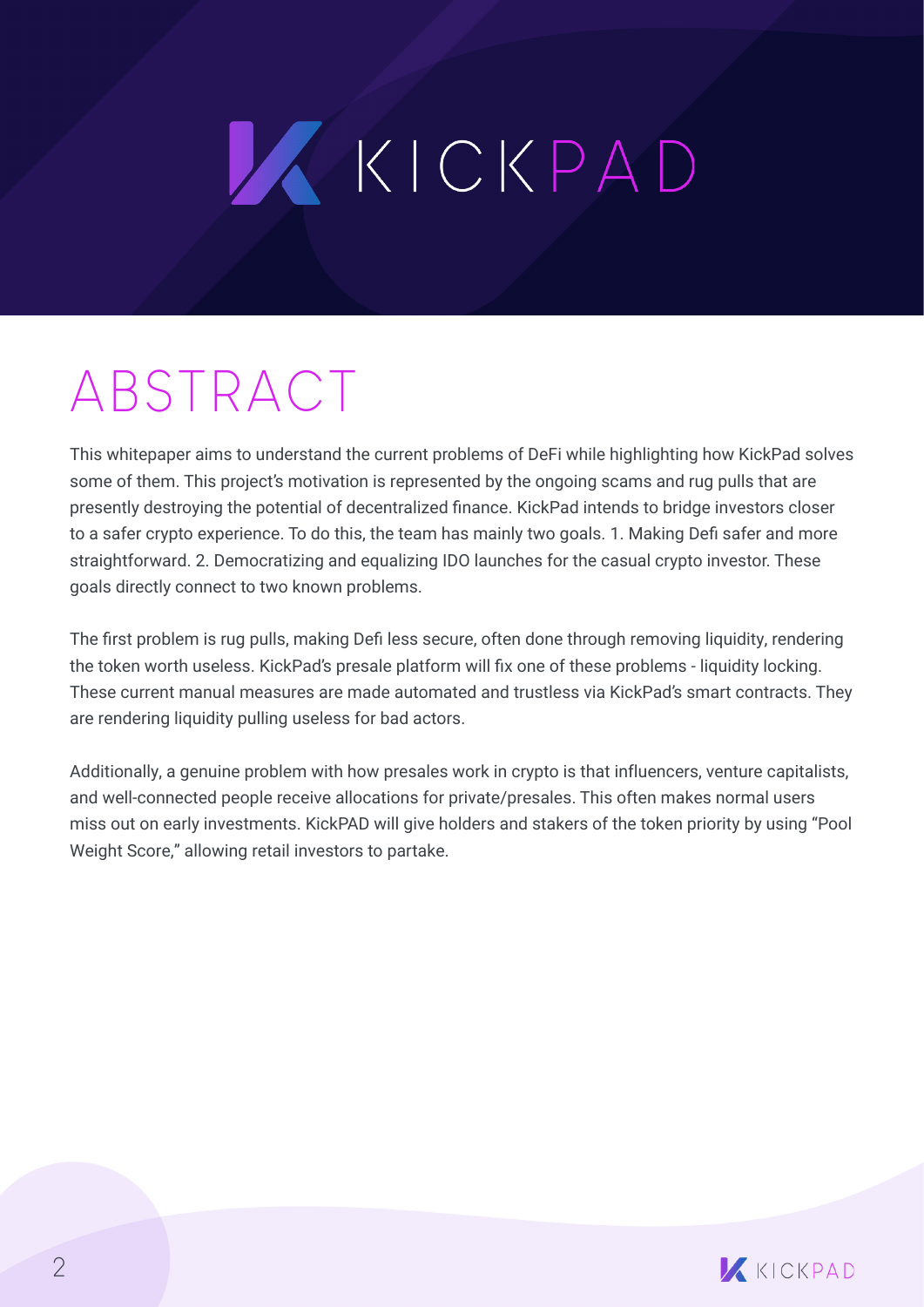

### SUMMARY

#### KickPad is primarily two things:

1 A presale and liquidity-locking platform on **2** An IDO Launchpad and incubator. Binance Smart Chain. The smart contracts automatically add and lock liquidity after the presale is over - reducing rug pulls and increasing investor confidence.

KickPad's goal is to minimize rug pull, maximize security, and primarily creating a better Defi experience for everyone.

Presales with automatic Liquidity Locking. An IDO Launchpad. All-in-one. KickPad is a presale and liquidity-locking platform on Binance Smart Chain. Our smart contracts automatically add and lock liquidity after the presale is over - reducing rug pulls and increasing investor confidence.



#### Easy, Transparent Presales

Users can create their own presale pools, select how much of the sale proceeds will be added to liquidity to PancakeSwap, and how long the project will lock the liquidity.



#### Automatic Liquidity Locking After Presale

The KickPad smart contracts automatically send sale proceeds to PancakeSwap and lock the LP tokens in our smart contracts. This means that users have a way to run presales and lock liquidity on Binance Smart Chain. All of these actions are automated and trustless via the KickPad smart contracts.



#### IDO Launchpad and Incubator

KickPad will also function as an IDO platform to join exclusive initial digital offerings by holding \$KPAD tokens. The IDO Launchpad will partner with projects and help them with marketing, go-to-market strategies, and technical advice and assistance. KickPad will be partnering with projects that show strong passion and vision for DeFi.

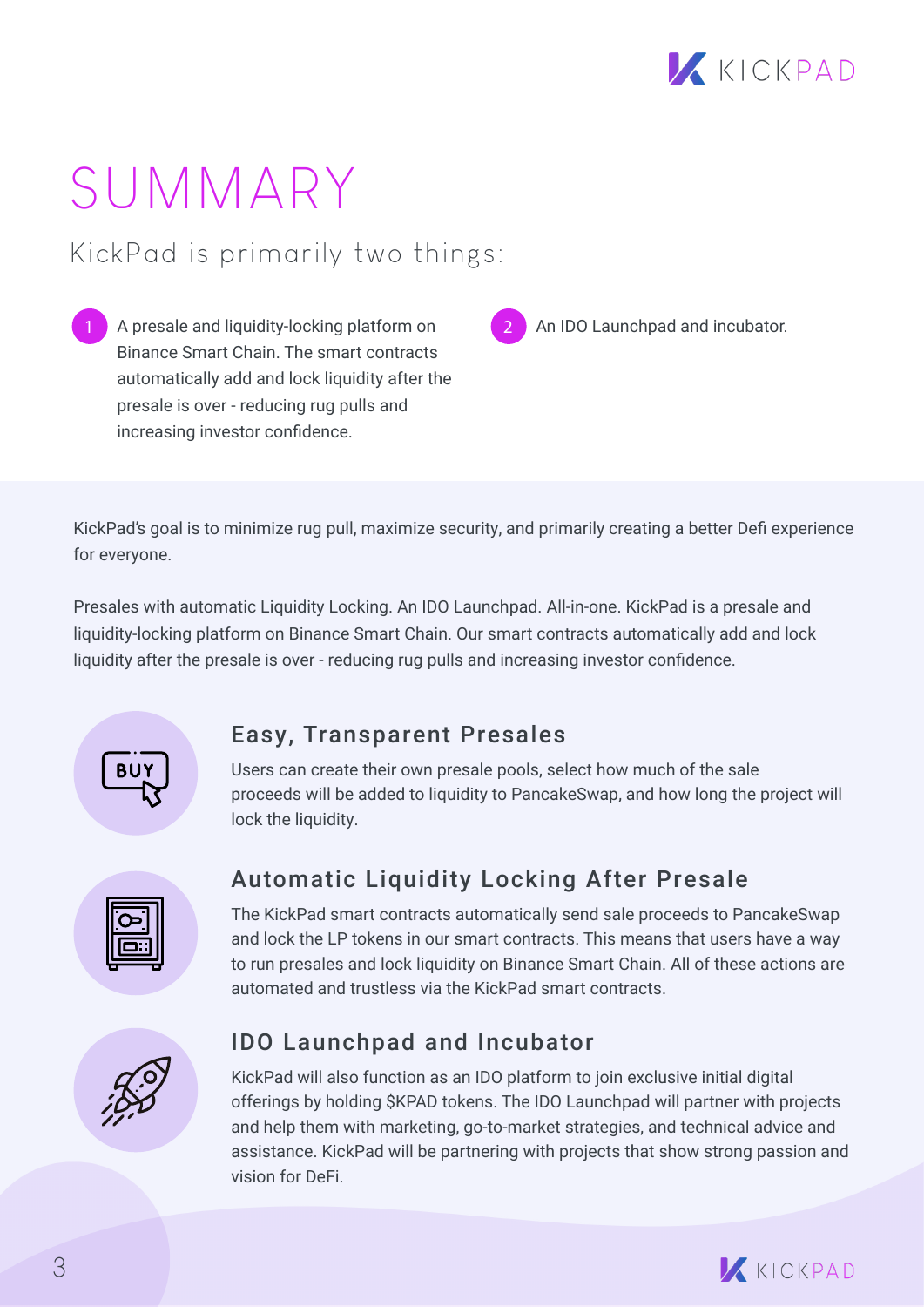

### Abstract & Vision

In Defi, several problems need to be addressed head-on. The creation and launch of KickPad intend to fix some of these. A natural part of every growing industry is to evolve and disregard scams. This is especially true for the crypto industry.

There are endless frauds in every ecosystem; however, the most frequent in DeFi is arguably rug pull(where the seller makes money from presales and exits the project). These scams are everywhere and inevitably ruin the security of investments. Sadly, there are not many ways to avoid it. Presales are quite risky to investors because they have no assurance or guarantee that their funds will be available, and the uncertainty of liquidity-lock is also a considerable problem.

KickPAD is a decentralized presale- and IDO platform based on the Binance Smart Chain. The project aims to address the current problems plaguing DeFi - making it a safer endeavor for everyone to engage with. The platform is built to make it easy for promising projects to launch on Binance Smart Chain to engage in trustless token sales and efficiently lock liquidity.

The platform takes a different approach to IDOs by dividing 70 percent of the project allocations into its private rounds and the remaining 30 percent into its public rounds. All tokens not sold in a private round are added to the public round.

Participants in both rounds are expected to lock their KPAD tokens for a fixed period of time and will be given a 'pool weight score' based on their stake vs the total number of tokens in their pool. The higher the weight score, the higher the allocation for each consumer is eligible. It will be possible to achieve a guaranteed allocation in both private and public rounds.

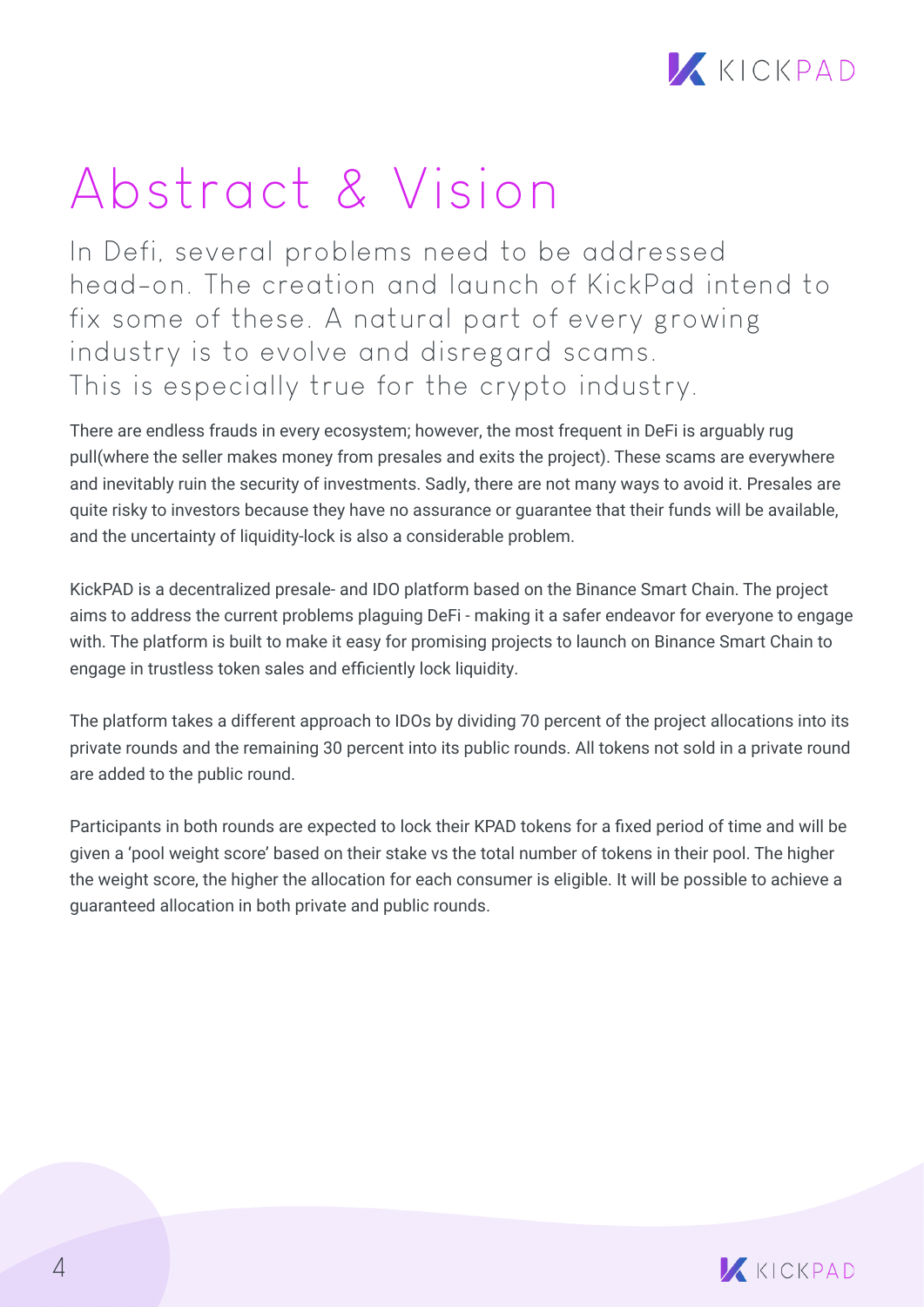

## The Problem With The DeFi Ecosystem

Economic, technical, and social issues in DeFi prompted the development and launch of the KickPad platform.

- Rugpull scams (where a seller steals money from a presale and runs) are rampant and cost the community tens of millions of dollars, and there is currently no way to prevent them.
- Presales are risky for investors because they have no promise or guarantee that bad actors will not steal their funds or liquidity pulled.
- There is no Liquidity-locking platform on Binance Smart Chain. All LP tokens are burned as op posed to locked.
- DeFi projects have been entirely built on the main Ethereum blockchain as usually ERC20 tokens. While Ethereum offered many good things, the gas fees for transactions, transfers, swaps, etc., have been growing to unsustainable and unusable heights.

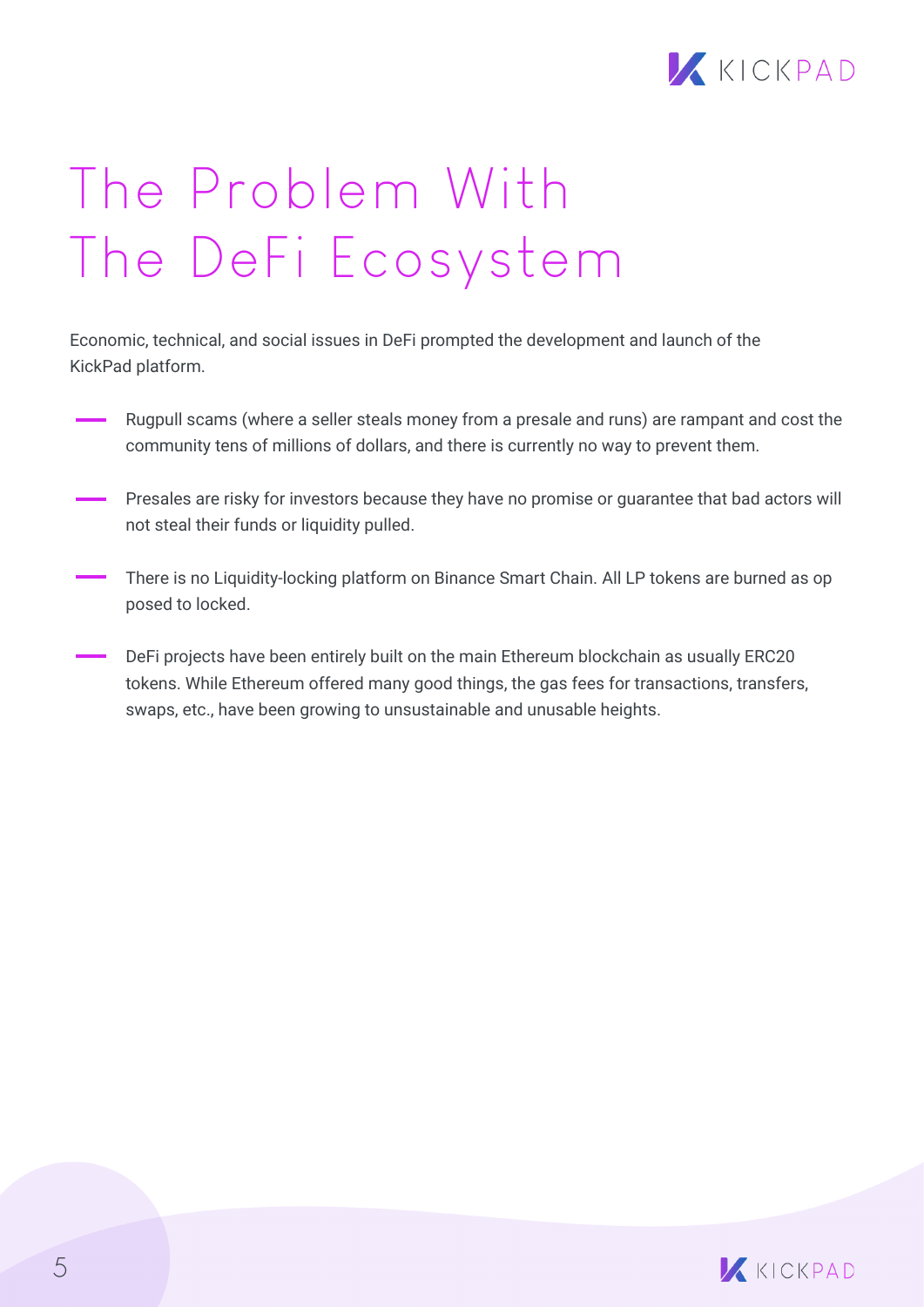

## The Presale Platform (THE SOLUTION)

Firstly, to eliminate the unsustainable fees on Ethereum's ecosystem, all sales on KickPAD are done through the Binance Smart Chain and uses its native token, BNB, to secure sales. The advantage of using BSC instead of Ethereum becomes apparent in its greater speed, reliability, and cheaper fees perfectly suited for the casual- and advanced crypto user.

Secondly, to ensure safety and mitigate the problem of liquidity pulling KickPAD has developed a specialized platform. During a presale, buyers are shown how much of the sale will be added as liquidity to PancakeSwap, and how long the LP tokens will be locked.

During sale setup, sellers define parameters such as:

- Sale Price
- How much liquidity is added to the exchange
- **How long to lock the liquidity**

| Join Pool                            |                                        | <b>Join the Pool</b>   |
|--------------------------------------|----------------------------------------|------------------------|
| Percentage of Liquidity to be locked | Lockup Duration                        |                        |
| $20*$                                | 9 Days                                 | <b>Sale Ended!</b>     |
|                                      |                                        |                        |
| Pool Address*                        |                                        | Withdraw Tokens >      |
|                                      |                                        |                        |
|                                      | Check Sale Progress                    | Emergency Withdraw BNB |
| Token Symbol                         | Token Name                             |                        |
| Token Address                        |                                        |                        |
| $1$ BNB =                            | PanCakeSwap Listing Ratio<br>$1 BNB =$ |                        |

|                                   | <b>Manage Your Pools</b> |                                  |                    |                                   |                  |
|-----------------------------------|--------------------------|----------------------------------|--------------------|-----------------------------------|------------------|
| Pool Address *                    |                          |                                  |                    | STEP 1 END SALE                   | $\rightarrow$    |
|                                   |                          | Show Your Lockup Contact Address |                    | STEP 2 GET PANCAKESWAP APPROVAL → |                  |
|                                   |                          |                                  |                    | STEP 3 ADD LIQUIDITY              | $\rightarrow$    |
|                                   |                          |                                  |                    | Abruptly End Sale                 |                  |
|                                   |                          |                                  |                    | Withdraw Sale BNB ≥               |                  |
|                                   |                          |                                  |                    | Withdraw Leftover Tokens ¥        |                  |
|                                   |                          |                                  |                    |                                   |                  |
|                                   |                          |                                  |                    |                                   |                  |
|                                   |                          |                                  |                    |                                   |                  |
|                                   |                          |                                  |                    |                                   |                  |
|                                   |                          |                                  |                    |                                   |                  |
|                                   |                          |                                  |                    |                                   |                  |
|                                   |                          |                                  |                    |                                   |                  |
|                                   |                          |                                  |                    |                                   |                  |
|                                   |                          |                                  | Manage Your Pools  | Manage LP Lockup Contract         | Connect Wallet > |
|                                   |                          |                                  |                    |                                   |                  |
| Manage LP Lockup Contract         |                          |                                  |                    |                                   |                  |
|                                   |                          |                                  |                    |                                   |                  |
|                                   |                          |                                  |                    |                                   |                  |
|                                   |                          |                                  |                    |                                   |                  |
|                                   |                          | Lockup Contract Address          |                    |                                   |                  |
|                                   |                          |                                  |                    |                                   |                  |
|                                   |                          | PanCakeSwap Token Address        |                    |                                   |                  |
|                                   |                          |                                  |                    |                                   |                  |
|                                   |                          |                                  |                    |                                   |                  |
|                                   |                          |                                  | 6 Unlock LP Tokens |                                   |                  |
|                                   |                          |                                  |                    |                                   |                  |
| KICKPAD Join Pool Create New Sale |                          |                                  |                    |                                   |                  |

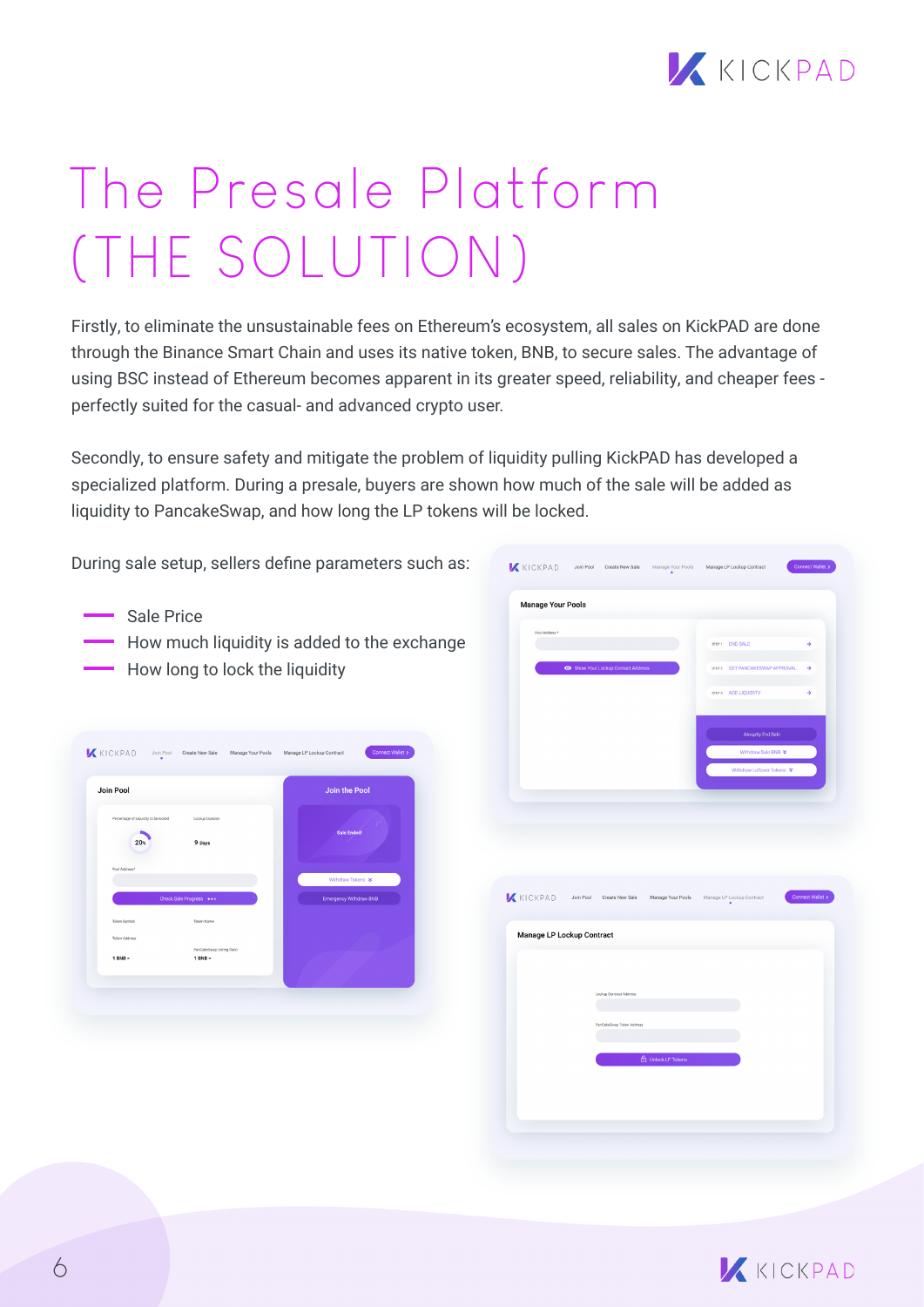

## IDO Launchpad and Incubation (THE SOLUTION)

IDO platforms have not evolved, and as a result scams are not slowing down. Nonetheless, solutions are on their way.

KickPad utilizes full transparency with regards to how a sale is conducted. Investors can see how long the contract owner will lock the liquidity for, sale progress, and sale price. KickPad's presale platform uses smart contracts which automatically send proceeds to PancakeSwap and lock the LP tokens in their smart contracts. This means that users have a way to run presales and lock liquidity on Binance Smart Chain. All of these actions are fully automated - Essentially making the liquidity rug pull much harder for bad actors.

| <b>SELLER-SIDE</b>                                                                                                                                                                                                                                                                                                                                                                                                                                                                                                                                      | <b>BUYER-SIDE</b>                                                                                                                                                                                                                                                                                                                                                     |
|---------------------------------------------------------------------------------------------------------------------------------------------------------------------------------------------------------------------------------------------------------------------------------------------------------------------------------------------------------------------------------------------------------------------------------------------------------------------------------------------------------------------------------------------------------|-----------------------------------------------------------------------------------------------------------------------------------------------------------------------------------------------------------------------------------------------------------------------------------------------------------------------------------------------------------------------|
| - Seller fills out token sale information<br>- Amount of tokens to sell<br>- Price per token (X tokens per BNB), etc<br>- Seller selects how much liquidity to lock (10%, 20%<br>100%)<br>- Seller specifies how long to lock liquidity (1 day 2<br>days 100 days etc.)<br>- Seller inputs what the token price will be when liquidity<br>is added (X tokens per BNB)<br>- Seller starts sale<br>- After the sale ends, the seller first clicks the button to<br>add liquidity to PancakeSwap<br>- Seller then can withdraw the remaining sale proceeds | - Buyer enters sale pool on website<br>- Buyer can see how much liquidity will be locked<br>- Buyer can see how long the owner will lock the liquidity<br>for<br>- Buyer can see sale progress, sale price, etc<br>- Buyer purchases token by sending BNB through the site<br>- After the sale is finished (but not before), the buyer can<br>withdraw his/her tokens |

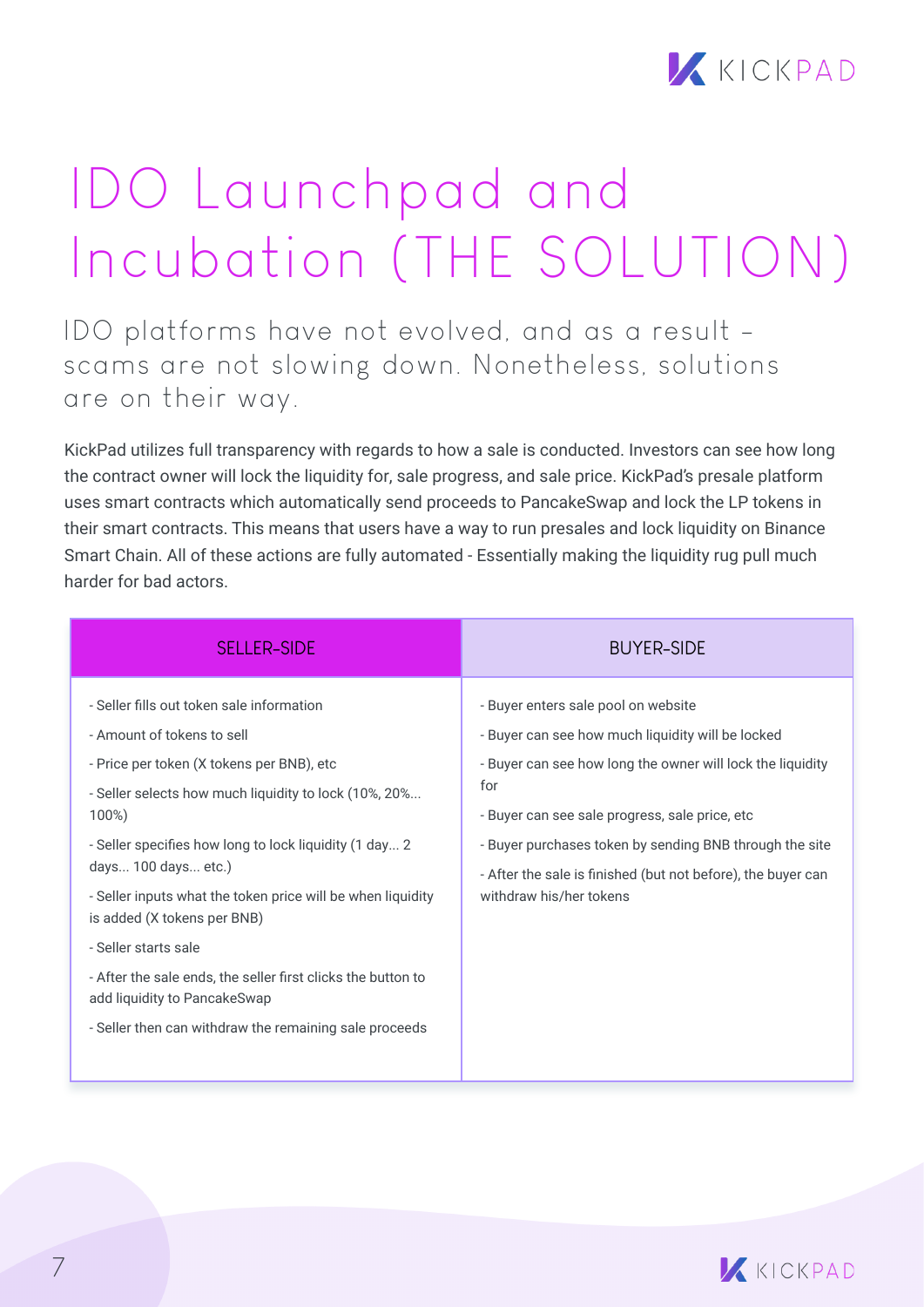

#### Democratizing IDO Rounds

To make IDO rounds as fair as possible, it offers a private and public round through their IDO platform. A genuine problem with how presales work in crypto right now is that influencers, venture capitalists, and well-connected people receive allocations for private/presales. This often makes normal users miss out on early investments.

KickPad aims to be the equalizer, bringing presale opportunities to the average crypto user. This is done in two rounds: Private and public.

#### Private rounds:

The private rounds will contain 70% of the tokens sold. To make it as fair as possible for holders, they will integrate "pool weight score," which determines how much allocation you receive. Pool weight score depends on how many \$KPAD tokens you stake. Essentially, this gives every community member a possibility to join presales that are generally unavailable to them.

#### Public rounds:

It is made for the casual user. No need to stake, only hold. The same principle of "pool weight score" applies, but it depends on how many tokens the user owns.

You can find a more detailed explanation in the KickPAD token section.

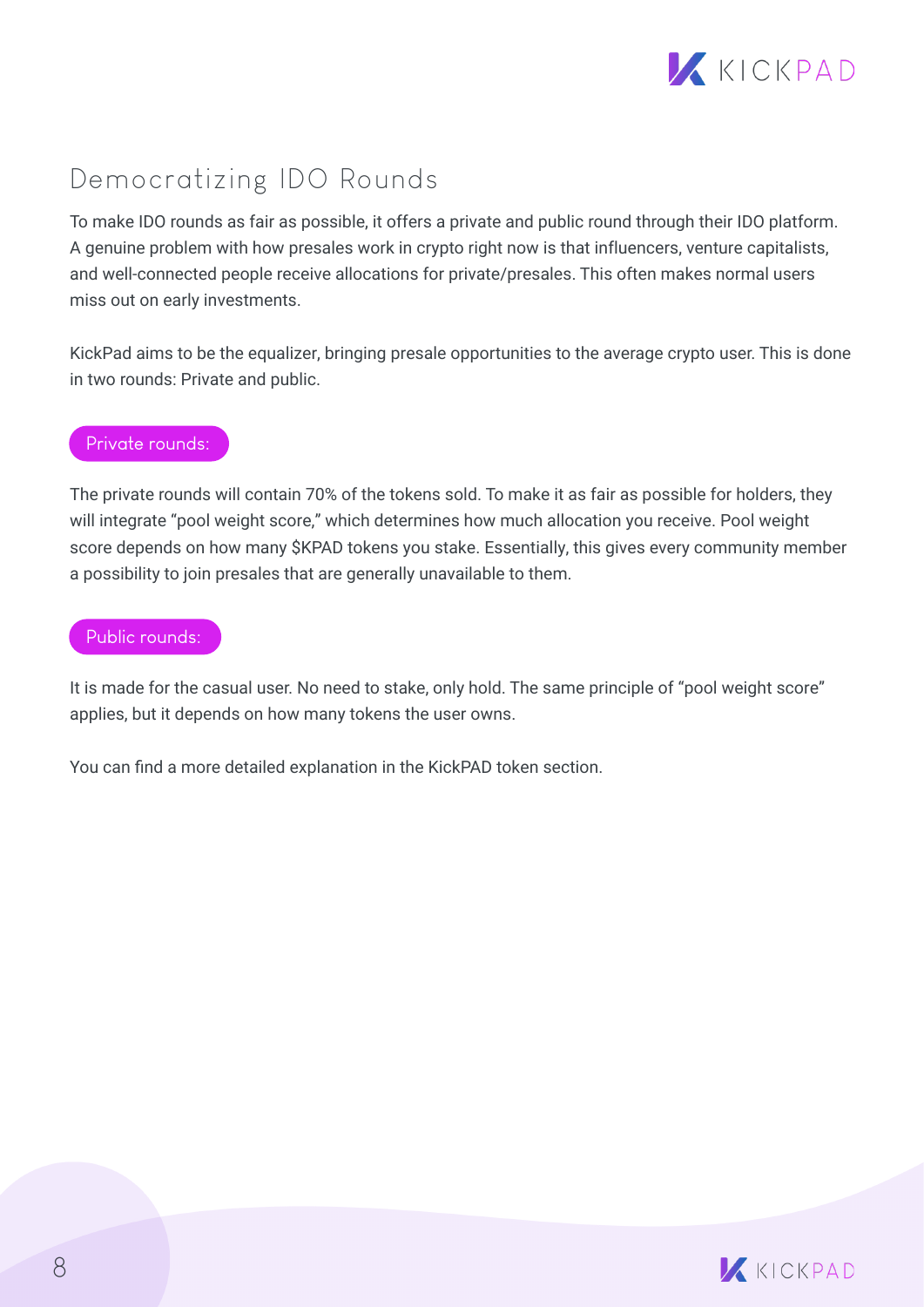



## KickPad's Technical Advantages

Binance Smart Chain does not offer any solid, decentralized liquidity-locking platform or software.

Binance Smart Chain does not offer any solid, decentralized liquidity-locking platform or software.

With KickPad's presale factory, liquidity tokens are automatically sent to a locked contract for a specified duration of days. This lock-up happens automatically and trustlessly through our smart contract.

Most projects are simply accepting funds into a project wallet or have to code their own smart contracts for presales.

KickPAD decentralizes and democratizes the presale system by creating dynamic presale contract factories and combining them with an easy-to-use UI.

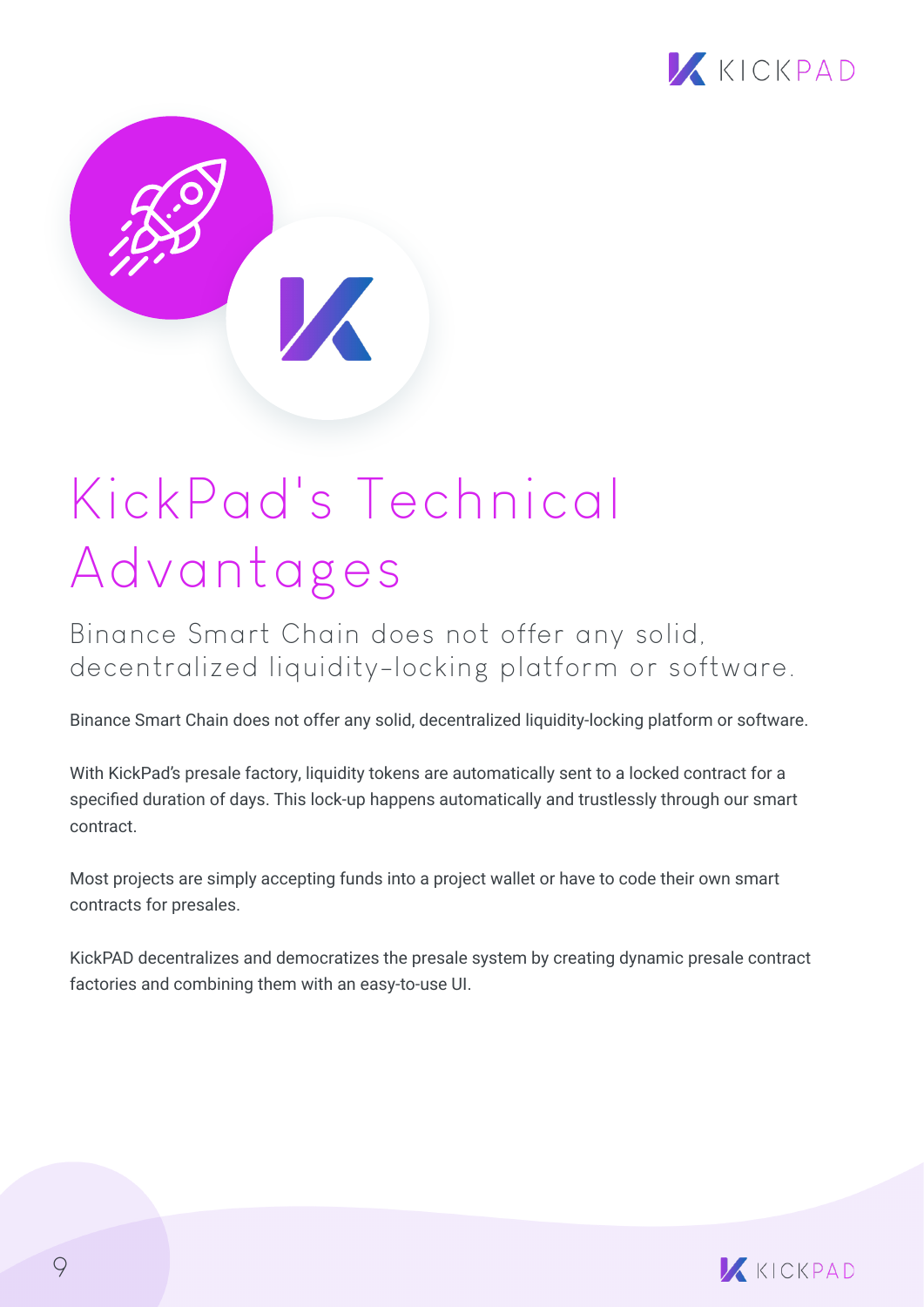



## KickPad's Economic Advantages

#### KICK aims to save investors millions in lost funds.

DeFi has become synonymous with and infamous for "rug pull" scams, where a fraudulent presale will sell tokens and run away or disappear with the proceeds of the sale.

Investors are left penniless, knowing that they will likely never see their money again. Tens of millions of dollars have been scammed in the past year alone through various DeFi protocols.

KickPAD mitigates the chance of such a rug pull scam. The smart contracts and sales factories ensure automatic add and lock liquidity onto exchanges. This simple fix forces sellers to have their funds and liquidity locked for the specified duration of time.

Investors can more comfortably invest in presales because they see the liquidity lock duration listed on the presale page. The smart contract establishes a safe investment - unruggable. Nevertheless, the problem of minting and selling tokens on the market still exists. If there are faults in the code of the incubated projects, scams can still happen. However, other security measures such as audits can help mitigate this.

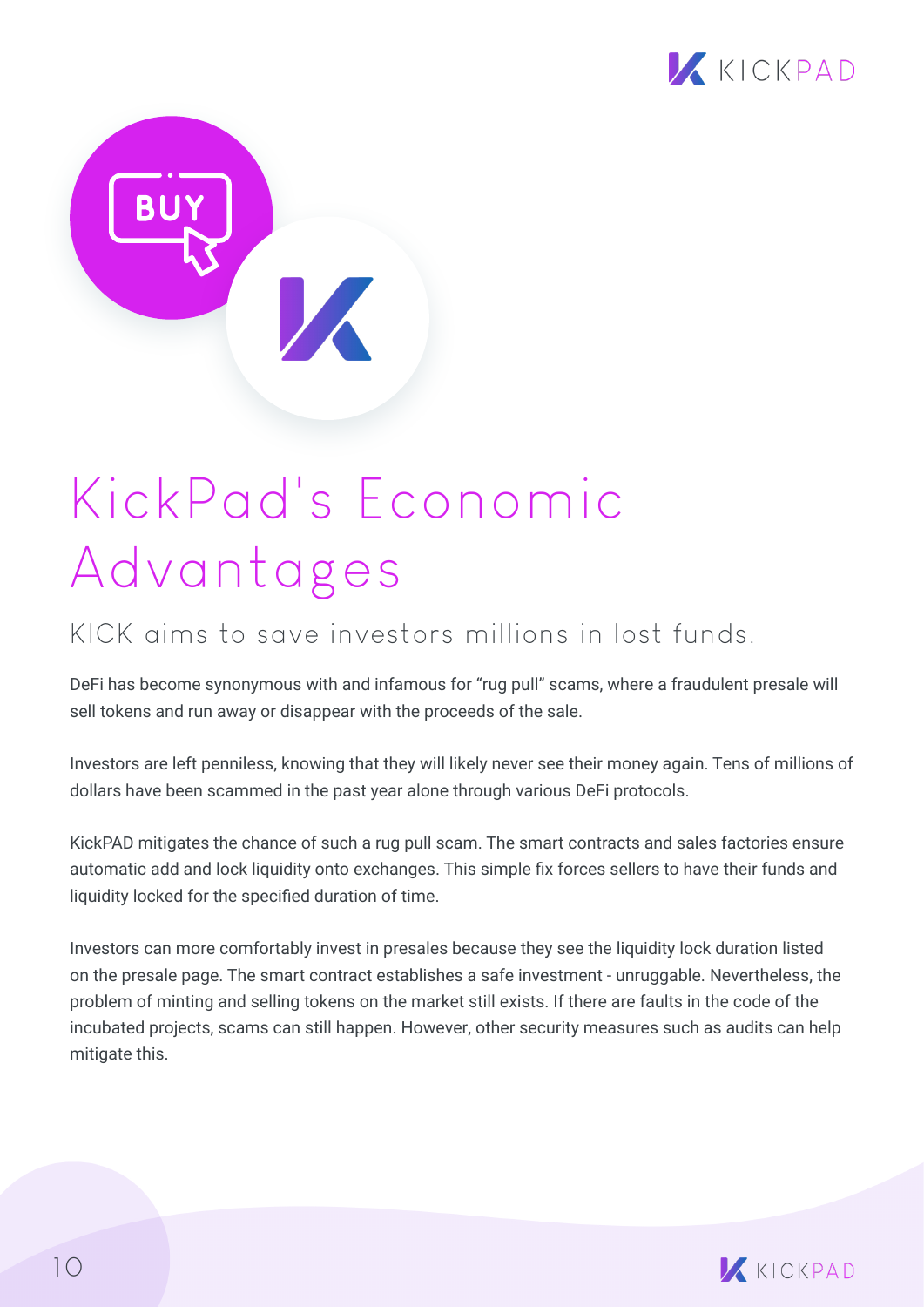

## Technical Methodology

KickPAD's smart contracts are currently not public because they are a source of KickPAD's intellectual property. These smart contracts will be made public shortly after launch but will remain closed for now - to ensure ownership without copycats and clones.

Below is a flow diagram of the whole KickPad process, from the beginning of the sale to the final LP tokens unlocking after the lock duration ends.



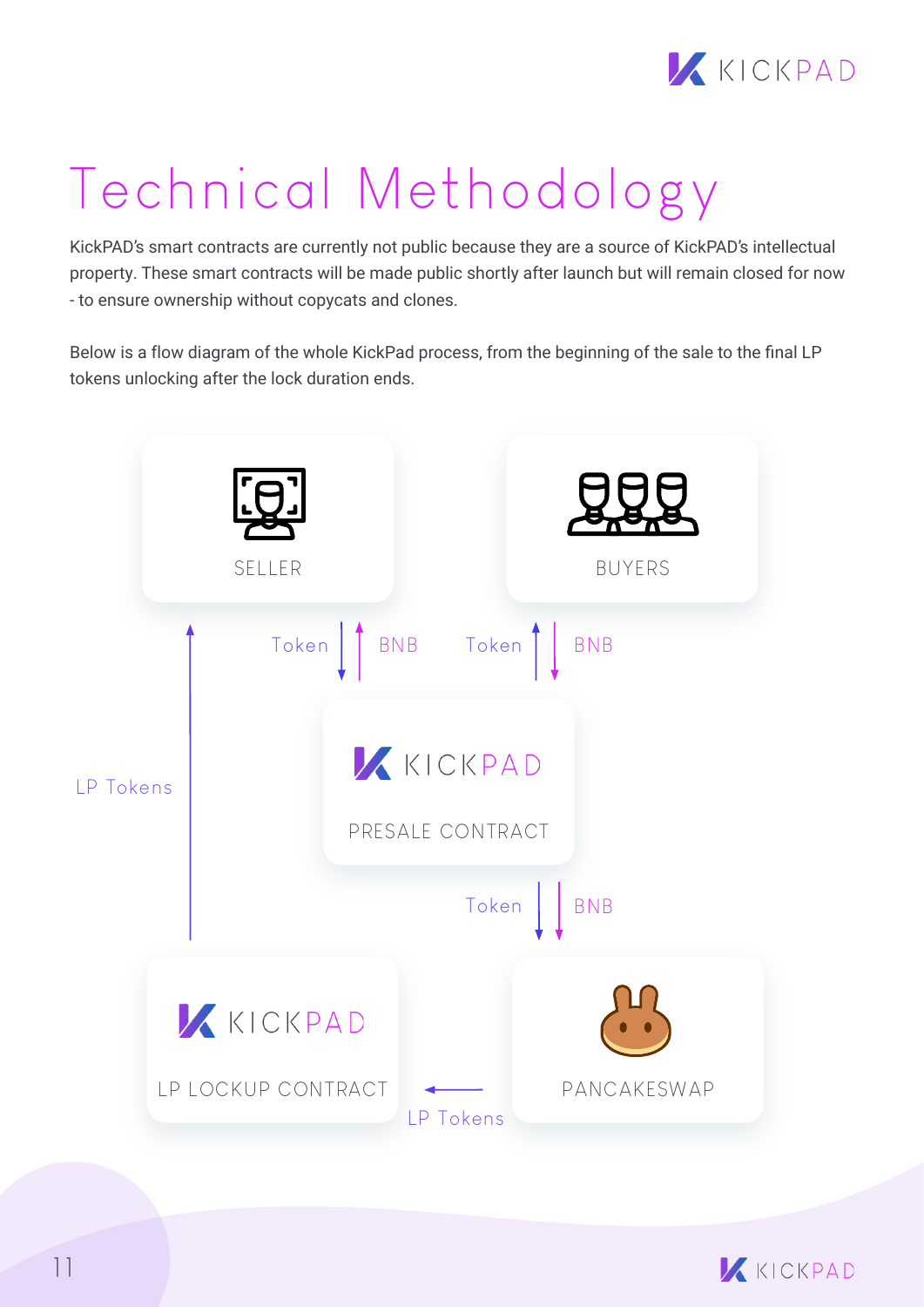

### Current Limitations of the KickPad Platform and Future Improvements

#### KickPAD currently automates the liquidity adding and locking process from a presale onto PancakeSwap.

This mitigates the seller's ability to run away immediately with the funds because the liquidity is automatically added. The LP tokens are also locked in our smart contracts.

However, as earlier stated, there are still other ways that a seller can "rug pull" or exploit investors out of their money, and KickPAD currently does not prevent those techniques. For example, a seller can mint new tokens and "dump" on the exchange. Also, a seller can make a contract "non-sellable" except for specific wallets. There are many more shady exploits that a seller can use to scam investors.

In addition to security measures such as audits, KickPAD wants to help additionally mitigate this problem. The team is currently brainstorming and testing a new smart contract code that can scan for such shady tactics and place a warning on the platform homepage. KickPAD hopes to implement these improvements onto the platform and continue to help improve DeFi.

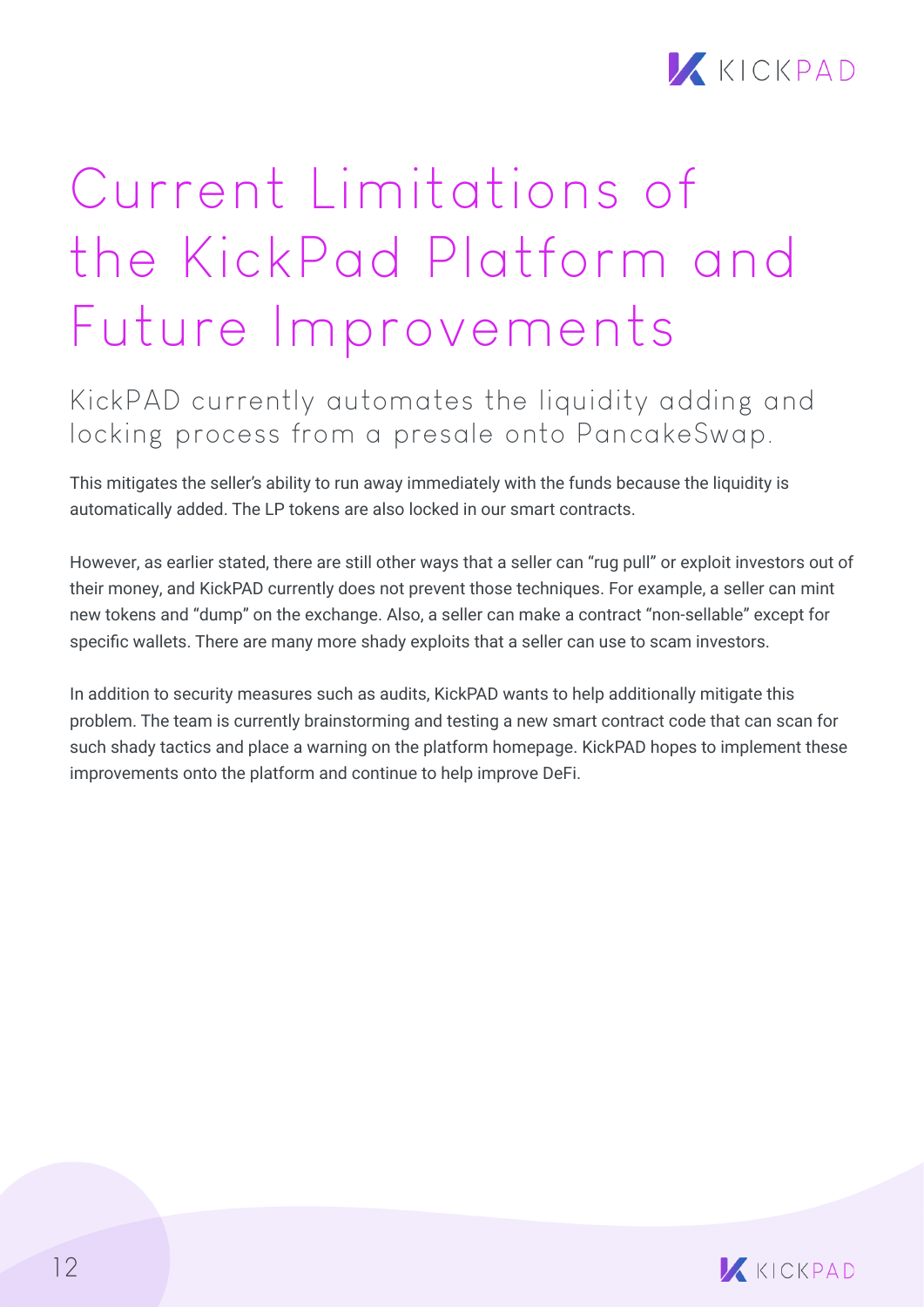

### The KickPAD Token

The KickPAD native token(\$KPAD) is a membership utility token. As mentioned in the IDO section, it grants holders access to IDO Launchpad deal-flow, information flow, and specific presale rounds.

Staking or holding KPAD tokens grants holders access to the more restricted projects that are essentially "more interesting" or "more popular" or "more exclusive."

| <b>PRIVATE ROUNDS IDO (More Exclusive)</b>                                                                                                                                                                                                                                                                                                                                                                                                                                                                                                                                                                                                                                                                                                           | PUBLIC ROUNDS IDO (Less Exclusive)                                                                                                                                                                                                                                                                                                                                      |
|------------------------------------------------------------------------------------------------------------------------------------------------------------------------------------------------------------------------------------------------------------------------------------------------------------------------------------------------------------------------------------------------------------------------------------------------------------------------------------------------------------------------------------------------------------------------------------------------------------------------------------------------------------------------------------------------------------------------------------------------------|-------------------------------------------------------------------------------------------------------------------------------------------------------------------------------------------------------------------------------------------------------------------------------------------------------------------------------------------------------------------------|
| -70% of tokens are sold here<br>-All users who stake X tokens for seven days will be<br>quaranteed allocation to the sale<br>- Users must stake X tokens for seven days before the<br>sale<br>-Tokens are locked up for the duration of time you<br>choose to stake<br>- Depending on how many tokens you stake, you will earn<br>a "Pool Weight Score."<br>- Your Pool Weight Score vs. others' score determines<br>how much allocation you receive (i.e., a score of 250 will<br>have more allocation than a score of 249)<br>- All users' allocation is automatically increased by 10%<br>to compensate for people who forget/miss the sale to fill<br>the sale and not have leftover tokens<br>- All unsold tokens are sent to Public Round sale | -30% of tokens are sold here (plus leftovers from Private<br>Round)<br>- Users only need to be holding X tokens<br>- All users holding at least X tokens are guaranteed<br>allocation<br>- Depending on how many tokens they hold, they will earn<br>a "Pool Weight Score."<br>- Your Pool Weight Score vs. others' score determines<br>how much allocation you receive |

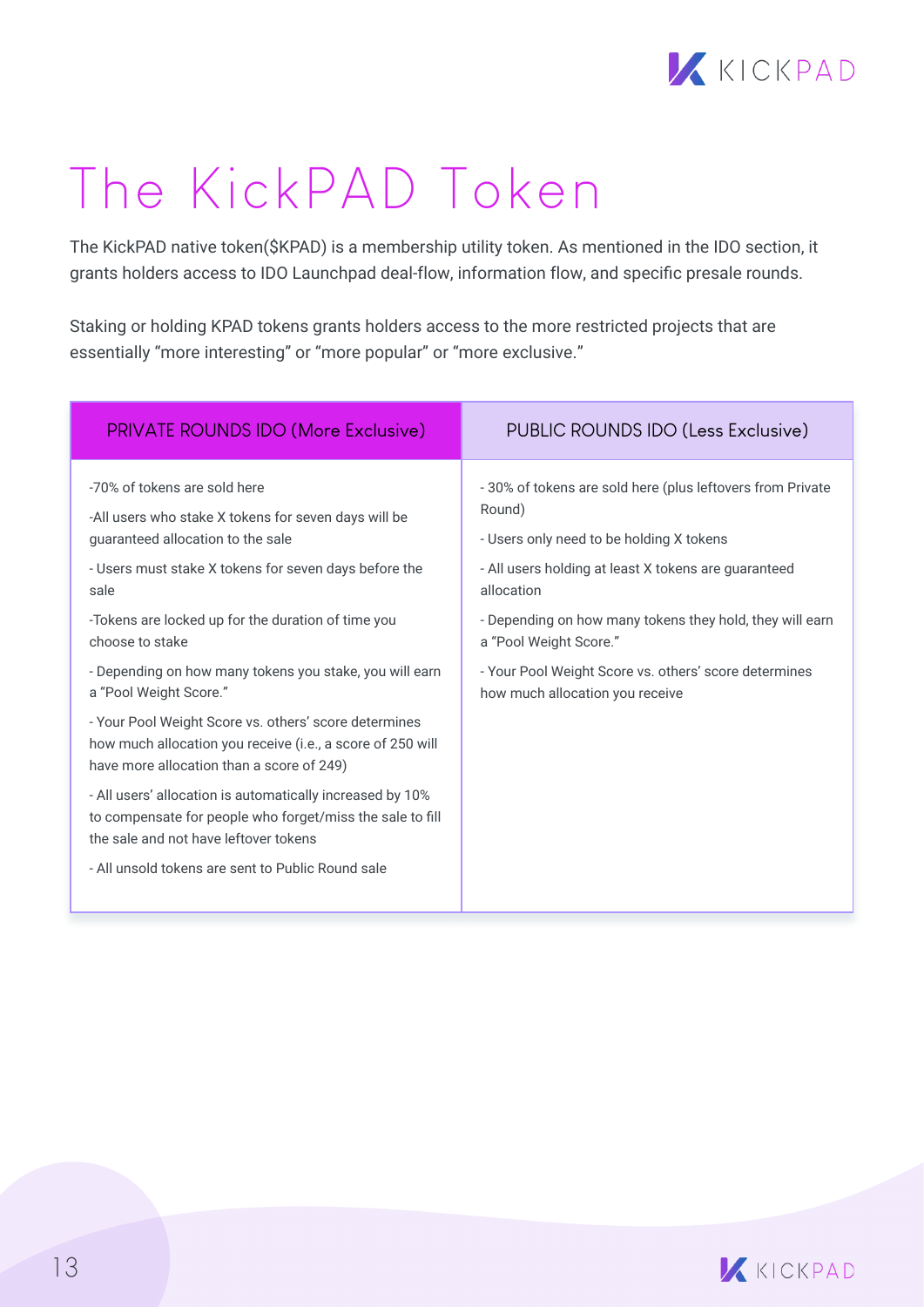

### Token Metrics

#### Summary

| Token Name:               | KPAD           |
|---------------------------|----------------|
| Public Sale:              | <b>\$75k</b>   |
| Initial Martket Cap:      | \$611k         |
| Initial Circ Supply:      | 15,290,242     |
| <b>Total Supply:</b>      | 203,768,315    |
| Hardcap:                  | \$1.55m        |
| <b>Private Sale Token</b> | up to 18 mnths |
| Lockups:                  |                |
|                           |                |

#### Sale Info and Vesting

| <b>Stage</b>        | Token<br><b>Price</b> | <b>Funds</b><br><b>Raised</b> | <b>Market</b><br>Cap at<br><b>Round</b> | <b>Vesting</b><br><b>Periods</b>                    |
|---------------------|-----------------------|-------------------------------|-----------------------------------------|-----------------------------------------------------|
| <b>Seed</b>         | \$0.013               | \$350k                        | \$109k                                  | 6% at TGE, then<br>monthly unlock<br>over 7 months  |
| <b>Private A</b>    | \$0.021               | \$675k                        | \$236k                                  | 9% at TGE, then<br>monthly unlock<br>over 5 months  |
| <b>Private</b><br>B | \$0.035               | \$450k                        | \$457k                                  | 14% at TGE, then<br>monthly unlock<br>over 3 months |
| <b>Public</b>       | \$0.040               | \$75k                         | \$611k                                  | 100% at TGE                                         |

#### Token Vesting Periods

| Team                         | 6 months lock then vested<br>over 15 months    |
|------------------------------|------------------------------------------------|
| <b>Staking Emissions</b>     | <b>TBD</b>                                     |
| <b>Marketing &amp; CEX's</b> | 28.5% unlock TGE then<br>vested over 12 months |
| <b>Partners</b>              | 2 months lock then<br>vested over 12 months    |
| <b>Advisors</b>              | Unlock after 1 months<br>vested over 18 months |
| Dex                          | 100% TGE, \$100k BNB<br>+2.5m \$KPAD           |
| <b>Development</b>           | 8.3% unlock and vested<br>12 months            |

#### Token Allocation